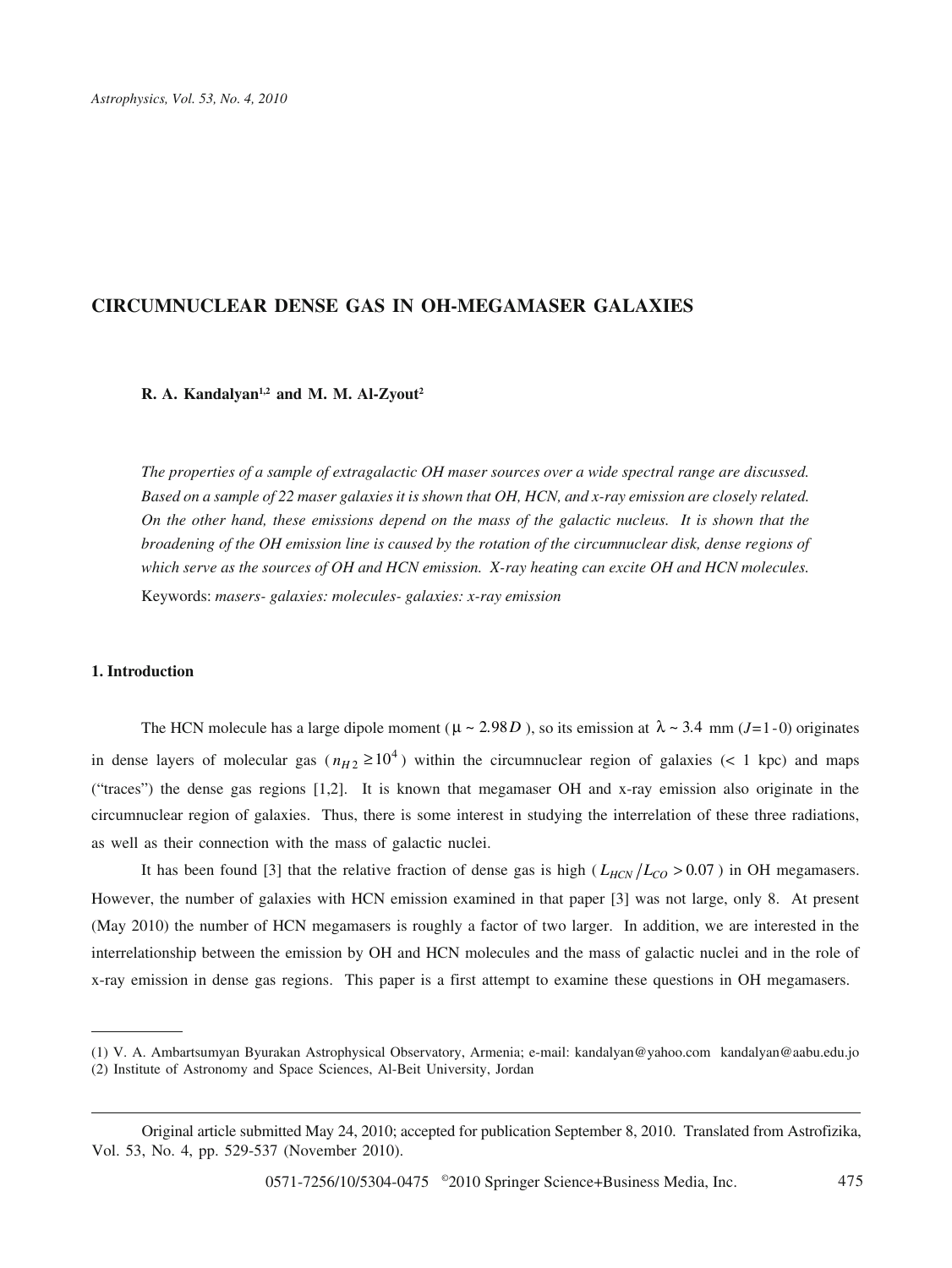Our analysis is based on nonparametric statistical methods, which provide a more correct analysis of the observational data, especially when the sample size is small and possible selection effects must be taken into account [4]. In section 2 we discuss the sample of megamasers. The Spearman nonparametric correlation technique is introduced in section 3. The results of the analysis are presented in section 4. These results are discussed in section 5.

# **2. The sample of OH megamasers**

At present, about 120 megamasers are known [5-10]. Of this number, we have selected those galaxies for which either emission of HCN molecules has been detected or the mass of the nucleus is known. The number of such galaxies is 22 (Table 1). Table 1 lists the following, in sequence: (1) galaxy name, (2) red shift *z*, (3) width (FWHM)

| <b>IRAS</b> | $\overline{z}$ | W      | $\mathrm{log}L_{_{\mathrm{OH}}}$ | $\mbox{log} L_{\mbox{{\scriptsize 2-10}}\hat{\rm e}\acute{\rm{y}}\hat{\rm{A}}}$ | $\mathrm{log}L_{_{\mathrm{HCN}}}$ | $logM_{c}$    | Refs.  |
|-------------|----------------|--------|----------------------------------|---------------------------------------------------------------------------------|-----------------------------------|---------------|--------|
|             |                | (km/s) | ( $L_{\odot}$ )                  | (erg/s)                                                                         | $(K \ km \ s^{-1} \ pc^2)$        | $(M_{\odot})$ |        |
| 00509+1225  | 0.061          | 410    | 2.31                             |                                                                                 |                                   | 7.26          | $[14]$ |
| 01418+1651  | 0.027          | 110    | 2.75                             | 40.48                                                                           |                                   | 6.85          | $[15]$ |
| 09320+6134  | 0.039          | 120    | 1.80                             | 41.68                                                                           | 9.00                              |               |        |
| 10173+0828  | 0.048          | 39     | 2.41                             | 39.15                                                                           |                                   | 6.90          | $[16]$ |
| 11010+4107  | 0.035          | 200    | 2.09                             | 40.67                                                                           | 8.60                              |               |        |
| 11257+5850  | 0.010          | 246    | 1.18                             | 41.37                                                                           | 8.32                              |               |        |
| 11506-3851  | 0.011          | 120    | 1.50                             |                                                                                 | 8.50                              |               |        |
| 12071-0444  | 0.128          | 233    | 2.68                             | 41.12                                                                           |                                   | 7.46          | $[17]$ |
| 12112+0305  | 0.073          | 280    | 3.11                             | 41.20                                                                           | 9.03                              |               |        |
| 12243-0036  | 0.007          | 70     | $-0.14$                          | 39.25                                                                           | 7.65                              |               |        |
| 12540+5708  | 0.042          | 290    | 2.87                             | 42.43                                                                           | 9.27                              | 8.95          | $[18]$ |
| 13428+5608  | 0.038          | 141    | 2.60                             | 42.36                                                                           | 9.18                              | 8.18          | $[19]$ |
| 15065-1107  | 0.006          | 102    | $-0.18$                          |                                                                                 | 6.96                              |               |        |
| 15107+0724  | 0.013          | 150    | 1.03                             |                                                                                 | 8.15                              |               |        |
| 15327+2340  | 0.018          | 117    | 2.49                             | 40.91                                                                           | 8.96                              | 7.08          | $[20]$ |
| 16300+1558  | 0.242          | 130    | 2.87                             |                                                                                 |                                   | 7.52          | $[17]$ |
| 17208-0014  | 0.042          | 164    | 2.99                             | 41.33                                                                           | 9.58                              | 8.37          | $[16]$ |
| 20550+1656  | 0.036          | 112    | 2.05                             |                                                                                 | 8.35                              |               |        |
| 22025+4205  | 0.014          | 152    | 0.62                             |                                                                                 | 8.24                              |               |        |
| 22491-1808  | 0.077          | 171    | 2.49                             | 40.88                                                                           |                                   | 7.42          | $[17]$ |
| 23234+0946  | 0.128          | 263    | 2.63                             |                                                                                 |                                   | 7.39          | $[17]$ |
| 23365+3604  | 0.064          | 299    | 2.77                             | 41.50                                                                           | 9.18                              | 7.57          | $[16]$ |

TABLE 1. List of the 22 OH Megamasers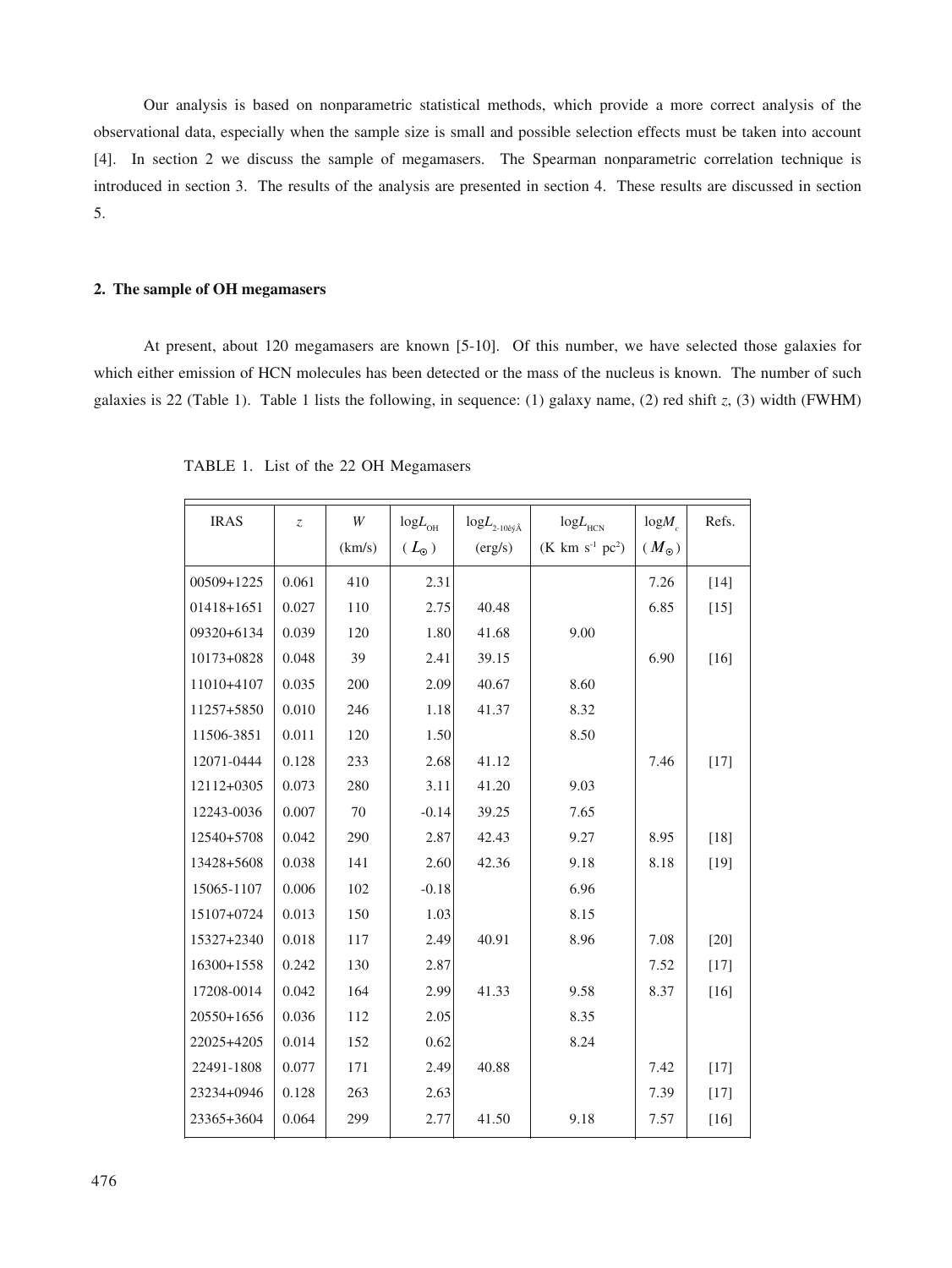*W* of the line in the rest system of the galaxy, km/s, (4) luminosity of maser emission,  $L_{OH}$ , in solar units, and (5) x-ray luminosity over 2-10 keV,  $L_{2-10\text{keV}}$ , in erg/s. The x-ray data are taken from Ref. 11. Column 6 lists the HCN luminosity  $L_{HCN}$  in K km s<sup>-1</sup> pc<sup>2</sup>. This unusual unit for the luminosity  $L_{HCN}$  is related to the peculiar features of spectral observations in the millimeter range, where the line intensity is often expressed as an integral of the brightness temperature with respect to the emission velosity [12]. The HCN observation data were taken from Refs. 1, 2, and 13. Column (7) is the mass  $M_c$  of the assumed black hole in solar units, for which the references are given in column (8). The luminosity of the HCN molecule was calculated using the equation [12]

$$
L_{HCN} = 3.25 \cdot 10^7 \cdot S_{HCN} \cdot \Delta V \cdot v^{-2} \cdot D_L^2 \cdot (1 + z)^{-3},
$$

where  $S_{HCN} \cdot \Delta V$  is the integral flux in Jy·km·s<sup>-1</sup>, v is the observed line frequency in GHz,  $D_L$  is the distance in Mpc, and *z* is the red shift. The luminosities  $L_{OH}$  and  $L_{2-10\text{keV}}$ , and  $D_L$  were calculated using equations given in Ref. 21. The Hubble constant was taken to be  $H<sub>a</sub> = 75$  km/s/Mpc.

#### **3. The Spearman rank correlation and partial correlation coefficients**

One of the ways of estimating the correlation coefficient between two variables is Spearman's nonparametric technique [22]. Rather than the values *x* and *y* of the variables, themselves, in this method their ranks are used (order number, when the variables are arranged in increasing order). The Spearman rank-order correlation coefficient is given by

$$
\rho = \frac{\sum_{i=1}^{n} (R_{x_i} - \overline{R}_x)(R_{y_i} - \overline{R}_y)}{\sqrt{\sum_{i=1}^{n} (R_{x_i} - \overline{R}_x)^2 \cdot \sum_{i=1}^{n} (R_{y_i} - \overline{R}_y)^2}},
$$

where  $R_{x_i}$  and  $R_{y_i}$  are the ranks of the *i*-th element of the variables *x* and *y*, respectively.  $\overline{R}_x = \frac{1}{n} \sum_{i=1}^n R_i$  $=\frac{1}{2}$  $R_x = -\frac{1}{n} \sum_{i=1}^{n} R_{x_i}$  $\frac{1}{2} \sum_{x}^{n} R_{x}$  and 1

 $\sum_{i=1}$  $=\frac{1}{2}\sum_{n=1}^{n}$  $R_y = -\frac{1}{n} \sum_{i=1}^{n} R_{y_i}$ are the mean values of the ranks of the variables x and y, respectively. For large  $n (n > 10)$ , the Spearman coefficient has a Student's *t*-distribution,  $(n-2)^{1/2} \rho / (1-\rho^2)^{1/2}$ .

We now proceed to the partial correlation coefficients. Suppose we have three random variables *x*, *y*, and *z* which are mutually correlated. We are interested in the correlation coefficient between the variables *x* and *y*, with the variable *z* fixed. In other words, we want to calculate a "partial" correlation coefficient between *x* and *y*, subtracting the correlation between *x* and *z*, on one hand, and between *y* and *z*, on the other. This type of correlation is known as a partial correlation coefficient and is defined as follows: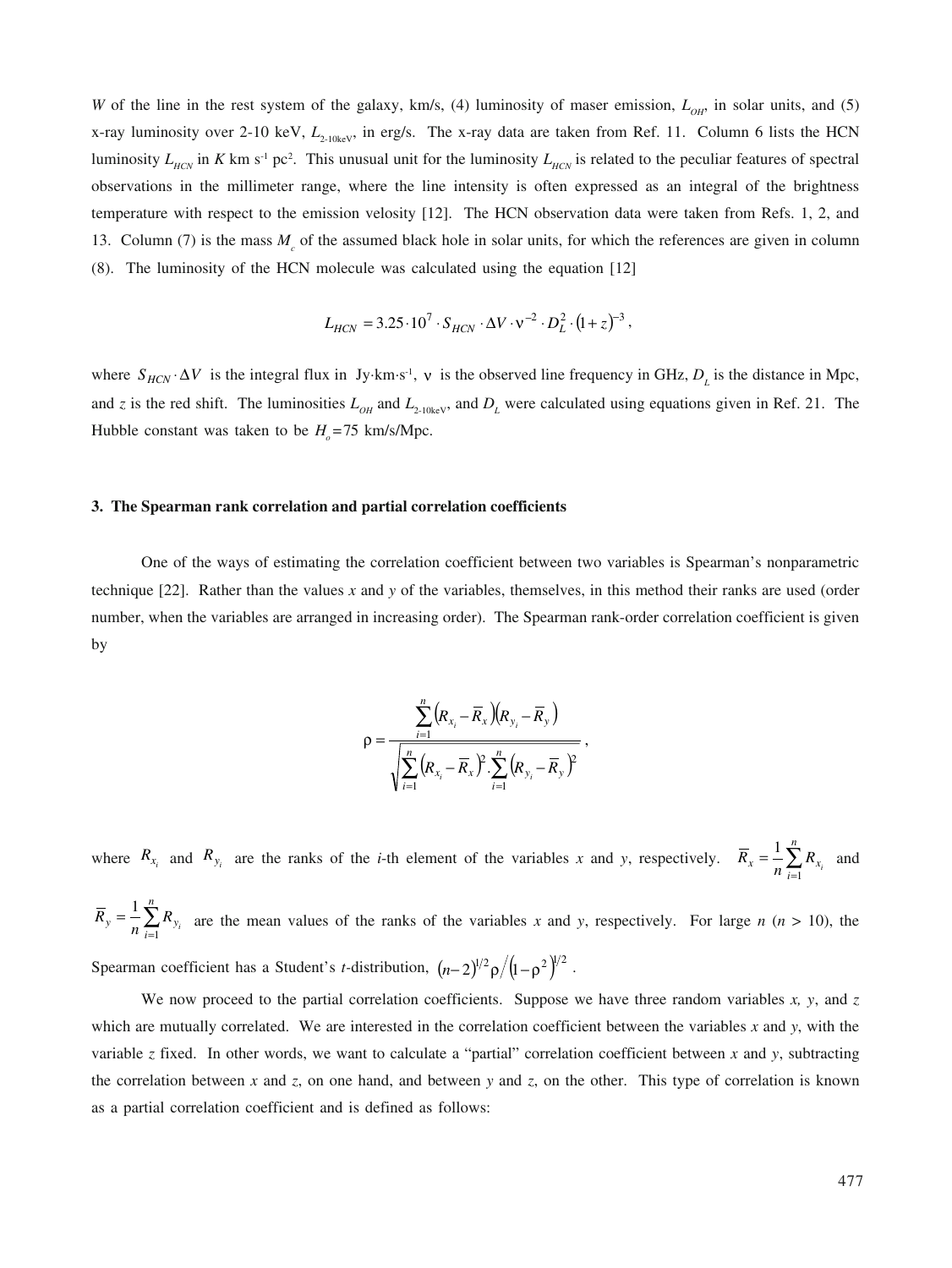$$
\rho_{xy.z} = \frac{\rho_{xy} - \rho_{xz} \rho_{yz}}{\sqrt{\left(l - \rho_{xz}^2\right)\left(l - \rho_{yz}^2\right)}}\,,
$$

where  $\rho_{xy,z}$  is the partial correlation coefficient between *x* and *y* with the variable *z* fixed,  $\rho_{xy}$ ,  $\rho_{xz}$ , and  $\rho_{yz}$  are the correlation coefficients between the corresponding variables. The distribution of the partial correlation coefficients also obeys a Student's *t*-distribution:  $(n-4)^{1/2} \rho / (1-\rho^2)^{1/2}$ . Anomalous values of random variables do not affect the Spearman rank-order coefficients, so that, when a sample of data is nonuniform and sparse, a nonparametric method is to be preferred over the Pearson parametric method.

#### **4. Analysis of results**

According to Kolmogorov-Smirnov statistics, almost all the parameters listed in Table 1 have distributions that are not normal. Thus, in the case of our sample of megamasers, the use of nonparametric regression and correlations techniques is fully justified [4]. To begin with, we calculated the Spearman correlation coefficients between the parameters listed in Table 1, including the red shift. In those cases where the variables of a given pair also depend on the red shift (the so-called Malmqvist effect), we used the Spearman partial correlation coefficients in order to eliminate the Malmqvist effect from the given correlation. Following this analysis, we selected those pairs of variables which have significant correlation coefficients (by significant correlation we mean a probability of a random correlation between the variables  $P \le 0.05$ ).

Table 2 lists the results of the statistical analysis, with the most significant Spearman partial correlations  $\rho$ (taking the Malmqvist effect into account) indicated. Pairs of variables for which the Spearman correlation coefficients are of little significance are not listed in Table 2. The table lists the results of a linear Kendall-Theil regression [4] (slope *S*; intersection point *I*; 95% confidence interval for the slope, and median deviation *d*). If the median deviation *d* is close to zero, then the linear regression is a suitable approximation. In Table 2,  $logL_{\text{off}}$ ,  $logL_{\text{HCN}}$ , and  $logL_{\text{2-10keV}}$ are dependent variables, while the others are independent. In particular, the regression line between logL<sub>OH</sub> and  $logL$ <sub>HCN</sub> is given by

$$
\log L_{\text{OH}} = 1.54 \log L_{\text{HCN}} - 11.23.
$$

We have examined the dependence of the maser emission parameters  $(L_{OH}$  and *W*) on the x-ray emission previously. (See Ref. 11 and the references therein.)

### **5. Discussion**

As noted above, in megamaser galaxies, the maser, x-ray, and HCN emissions are produced in the circumnuclear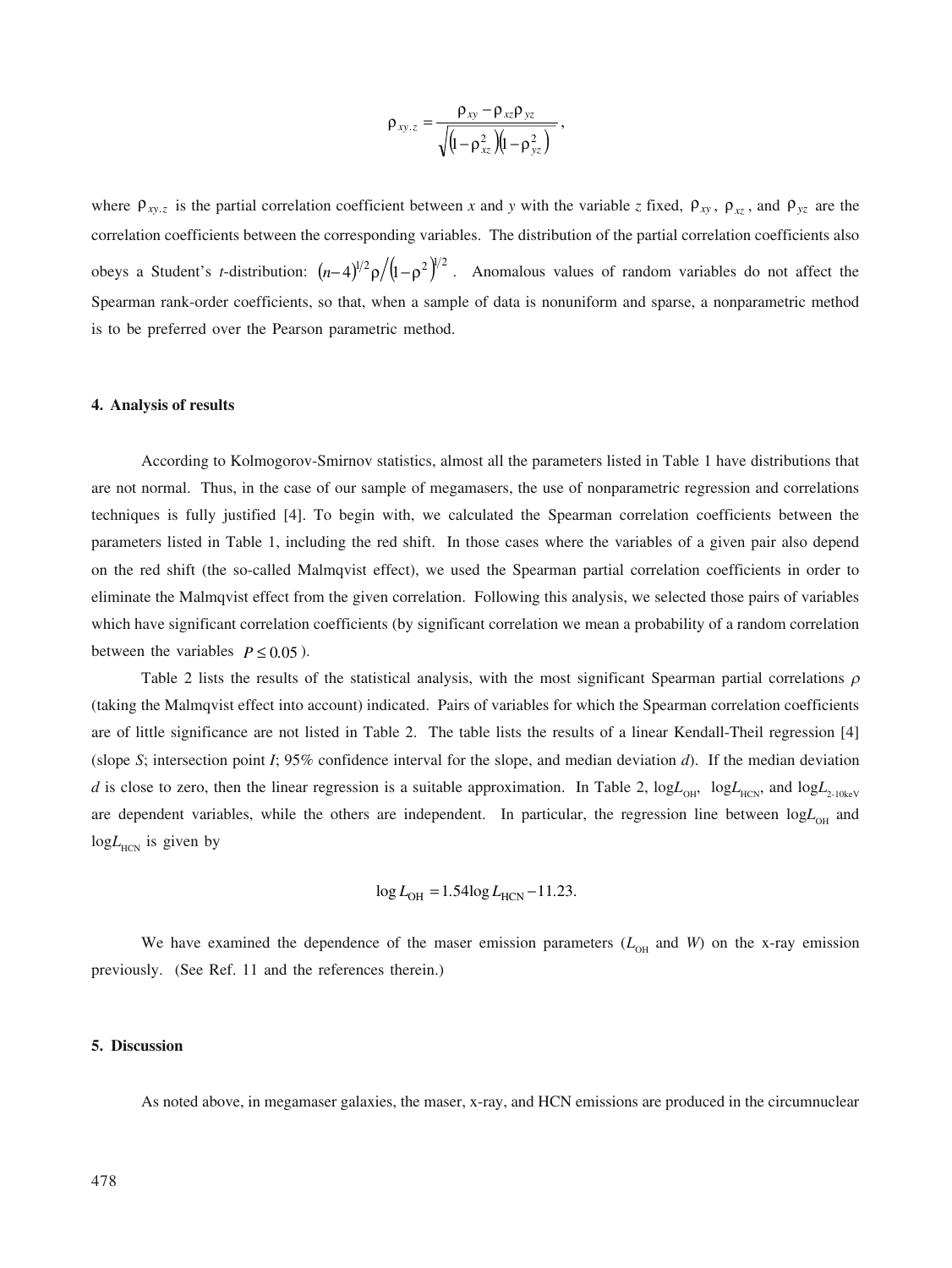|                                       | $log M_c$             | $\mbox{log} L_{\mbox{\tiny HCN}}$ |  |
|---------------------------------------|-----------------------|-----------------------------------|--|
|                                       | $N = 12$              | $N = 15$                          |  |
|                                       | $\rho = 0.62$         | $\rho = 0.85$                     |  |
| $\mathrm{log}L_{\mathrm{OH}}$         | $P = 0.03$            | $P = 2 \cdot 10^{-4}$             |  |
|                                       | $S = 0.26$            | $S = 1.54$                        |  |
|                                       | $I = 0.73$            | $I = -11.23$                      |  |
|                                       | $0.03 \le S \le 0.53$ | $1.02 \le S \le 1.97$             |  |
|                                       | $d = -0.04$           | $d = -0.3$                        |  |
|                                       | log W                 | $logL$ <sub>2-10ke</sub> v        |  |
|                                       | $N = 15$              | $N = 10$                          |  |
|                                       | $\rho = 0.57$         | $\rho = 0.65$                     |  |
| $\mbox{log} L_{\mbox{\tiny HCN}}$     | $P = 0.03$            | $P = 0.04$                        |  |
|                                       | $S = 2.35$            | $S = 0.36$                        |  |
|                                       | $I = 3.49$            | $I = -5.89$                       |  |
|                                       | $0.42 \le S \le 4.73$ | $0.05 \le S \le 0.79$             |  |
|                                       | $d = -0.13$           | $d = -0.13$                       |  |
|                                       | $logM_c$              |                                   |  |
|                                       | $N = 9$               |                                   |  |
|                                       | $\rho = 0.92$         |                                   |  |
| $\mbox{log} L_{\mbox{\tiny 2-10keV}}$ | $P = 5 \cdot 10^{-4}$ |                                   |  |
|                                       | $S = 1.27$            |                                   |  |
|                                       | $I = 31.68$           |                                   |  |
|                                       | $0.55 \le S \le 1.95$ |                                   |  |
|                                       | $d=0$                 |                                   |  |

TABLE 2. Correlation and Regression Coefficients

region. Thus, it might be expected that these emissions should depend on one another; in addition, they may depend on the mass of the galactic nucleus. The mass of the nucleus can be estimated assuming that an accretion disk and a presumed black hole are at the center of the galaxy. Unfortunately, other assumptions regarding galactic nuclei do not yield an estimate of the mass of the nucleus. Figure 1 is a plot of  $logL_{OH}$  *vs*.  $logM_c$  for the megamasers, with the Kendall-Theil regression line indicated. Figure 2 is a plot of  $logL_{OH}$  vs.  $logL_{HCN}$  with the Kendall-Theil regression line indicated. This dependence is very close and the spread in the points relative to the regression line is not large (see Table 2, as well). The results of Table 2 and Ref. 11 show clearly that the different indicators of dense gas  $(L<sub>OH</sub>)$  $L_{HCN}$ ) in the circumnuclear region of megamasers are closely coupled and that they, in turn, depend on the x-ray emission and the mass of the nucleus. We now examine the interrelation between the x-ray emission and the mass of the galactic nuclei. According to Table 2,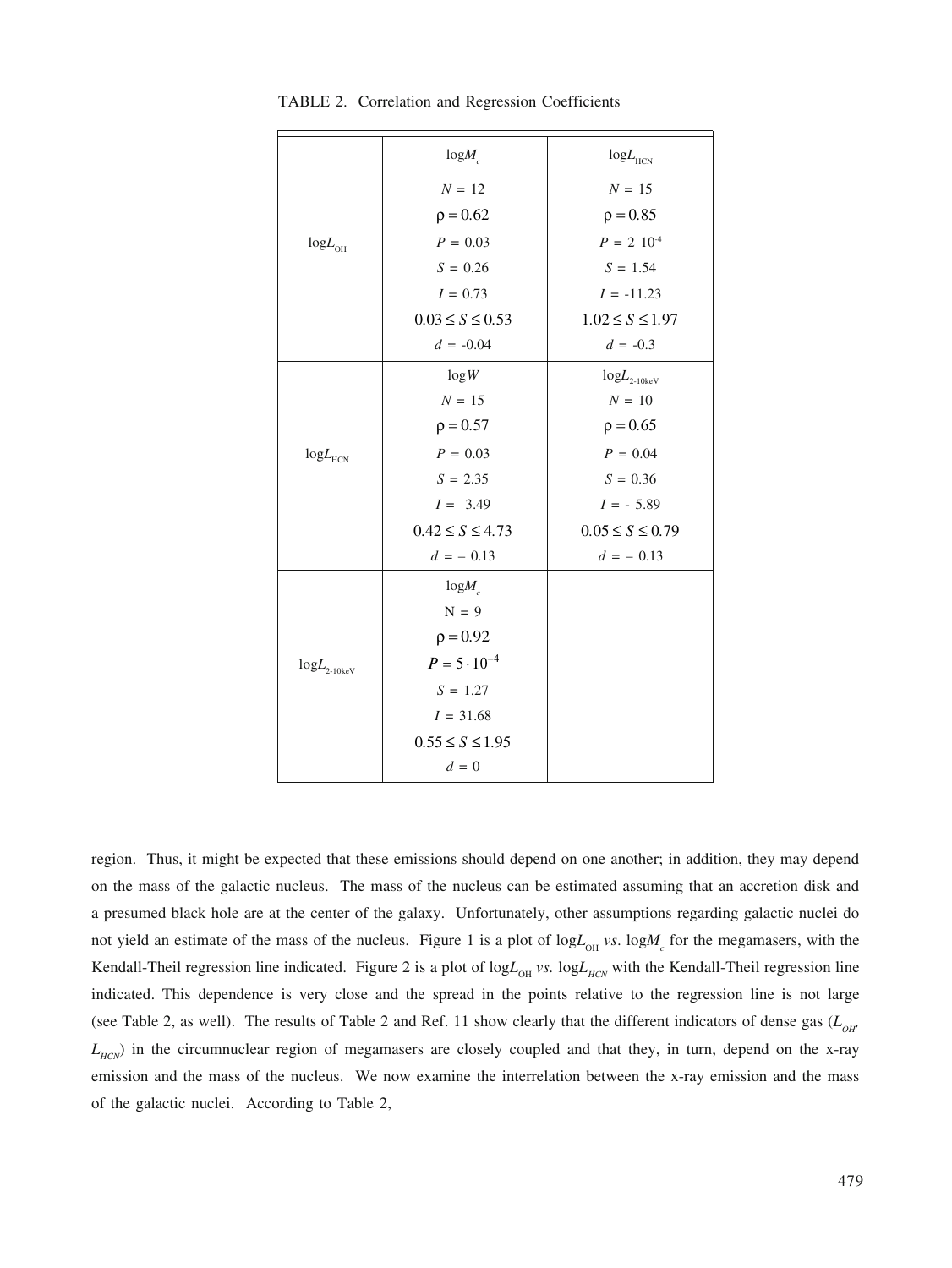

Fig. 1. Relation between megamaser emission and the mass of the galactic nucleus. The Kendall-Theil regression line is shown (see Table 2).

$$
\log L_{2-10\,\text{keV}} = 1.27 \log M_c + 31.68
$$

In Ref. 11 we showed that  $L_{2-10k\text{eV}} = kW^S$ , where  $k = 10^{35.53}$  and  $S = 2.56$ . In addition, if we assume that the line width *W* in megamasers is primarily determined by the Kepler rotation of the circumnuclear disk, we find that  $W \sim (GM_c/R)^{1/2}$  [23], where *G* is the gravitational constant and *R* is the disk radius. Therefore, these last two formulas imply that  $L_{2-10\text{keV}} \sim k \left( GM_c/R \right)^{5/2}$ , or  $L_{2-10\text{keV}} \sim M_c^{2.56/2} = M_c^{1.28}$ . It is surprising that these entirely different methods of calculating the slope of  $L_{2-10\text{keV}}$  as a function of  $M_c$  yield essentially the same result (1.27 and 1.28). Furthermore, Eq. (2) of Ref. 23 can be used to calculate the expected widths of the lines for the four galaxies, for which the required parameters of their rotating disks have been measured by *VLBI* observations. The results of these calculations are shown in Table 3, which lists  $W_{calc}$  (the calculated line width),  $W_{obs}$  (the observed line width according to the *VLBI* data), and references to the *VLBI* observations and disk parameters. It is clear that the calculated and



Fig. 2. Relation between the megamaser and HCN luminosities. The Kendall-Theil regression line is shown (see Table 2).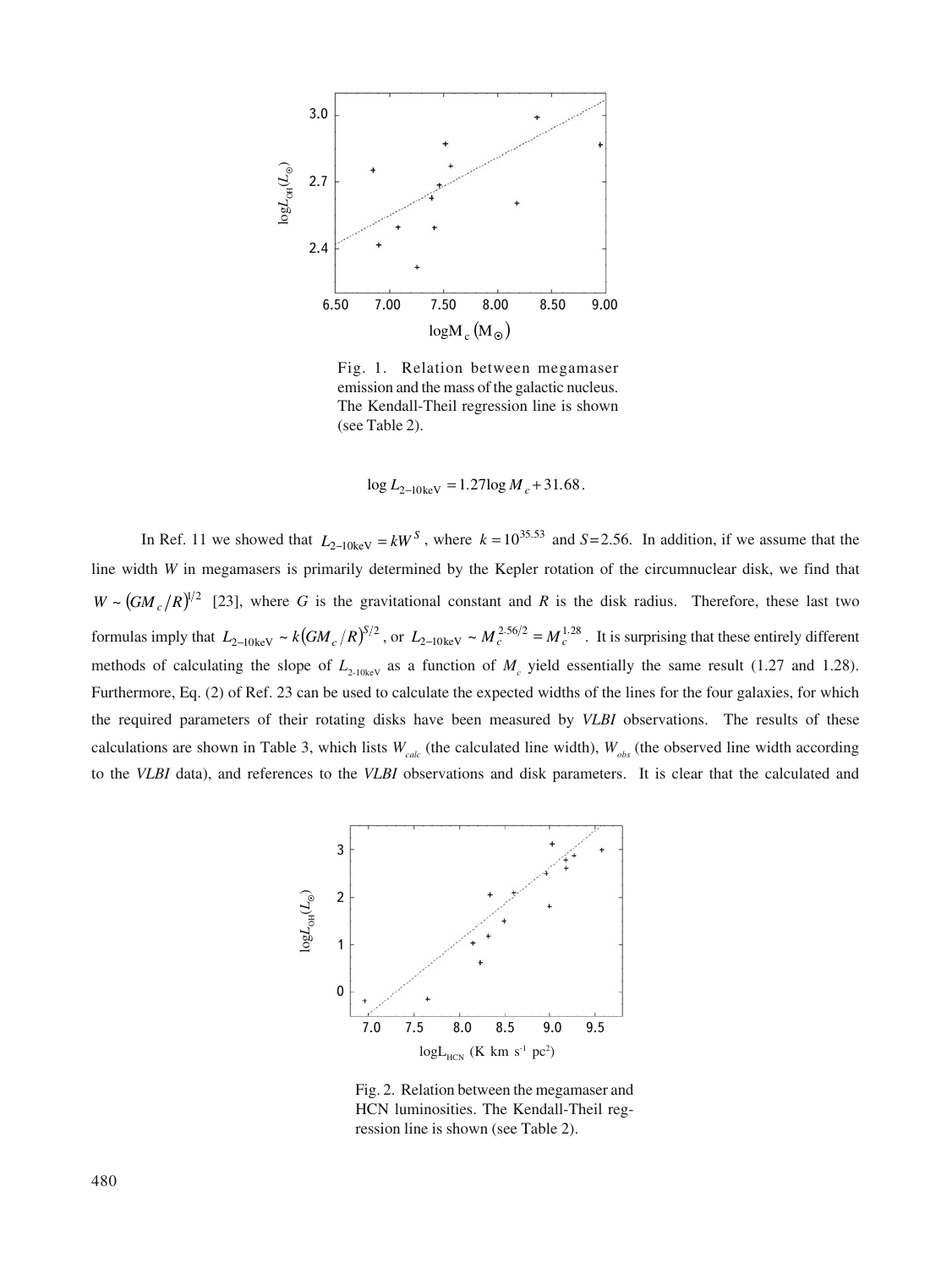| Designation              | $W_{calc}$ (km/s) | $W_{obs}$ (km/s) | Refs.    |
|--------------------------|-------------------|------------------|----------|
| IRAS 01418+1651III Zw 35 | 39                | $30-40$          | [15, 24] |
| IRAS 12540+5708 Mkn 231  | 216               | 214              | [18, 25] |
| IRAS 13428+5608 Mkn 273  | 132               | 141              | [19]     |
| IRAS 15327+2340 Arp 220  | 27                | 20-40            | [20, 26] |

TABLE 3. Calculated and Observed OH Line Widths

observed line widths are in good agreement.

The above analysis, together with the results listed in Tables 2 and 3, indicate, first of all, that the line width of the OH emission is determined by the rotation of the circumnuclear disk. Second, the OH and HCN molecular emissions and the x-ray emission are interrelated. It is also interesting that  $L_{HCN}$  and  $L_{2,10k}$  depend on the width of the OH line  $(L<sub>OH</sub>$  depends on *W* by definition, since the intensity of the OH emission is the flux integrated with respect to velocity), which characterizes the velocity field of the rotating disk, although the HCN and x-ray emissions come from spatially different components of the circumnuclear region. *HCN* and OH represent the molecular part of the disk, and the x-rays, the high temperature plasma lying closer to the center of the galaxy. It is possible that the x-ray emission somehow excites the HCN and OH emission lines, for example, through x-ray heating of a circumnuclear molecular cloud [27]. In that case, we might expect the molecular and x-ray emissions to be related. We believe that this question requires detailed study.

# **6. Conclusion**

We have studied a sample of extragalactic OH maser sources over a wide spectral range. In our analysis we used a nonparametric linear regression and correlation technique. We summarize the major results of this paper as follows: (1) the OH, HCN, and x-ray emissions are closely coupled to one another. On the other hand, they depend on the mass of the galactic nucleus. (2) The line width of the OH emission is determined by the rotation of the circumnuclear disk of a galaxy, within dense layers of which OH and HCN molecules exist. It is possible that x-ray emission excites the line emission from the OH and HCN molecules.

# **REFERENCES**

- 1. Y. Gao and P. M. Solomon, Astrophys. J. Suppl. Ser. **152**, 63 (2004).
- 2. Y. Gao and P. M. Solomon, Astrophys. J. **606**, 271 (2004).
- 3. J. Darling, Astrophys. J. **669**, L9 (2007).
- 4. R. A. Kandalyan and M. M. Al-Zyout, Astrofizika **53**, 363 (2010).
- 5. J. -M. Martin, PhD thesis, University de Paris VII, France (1989).